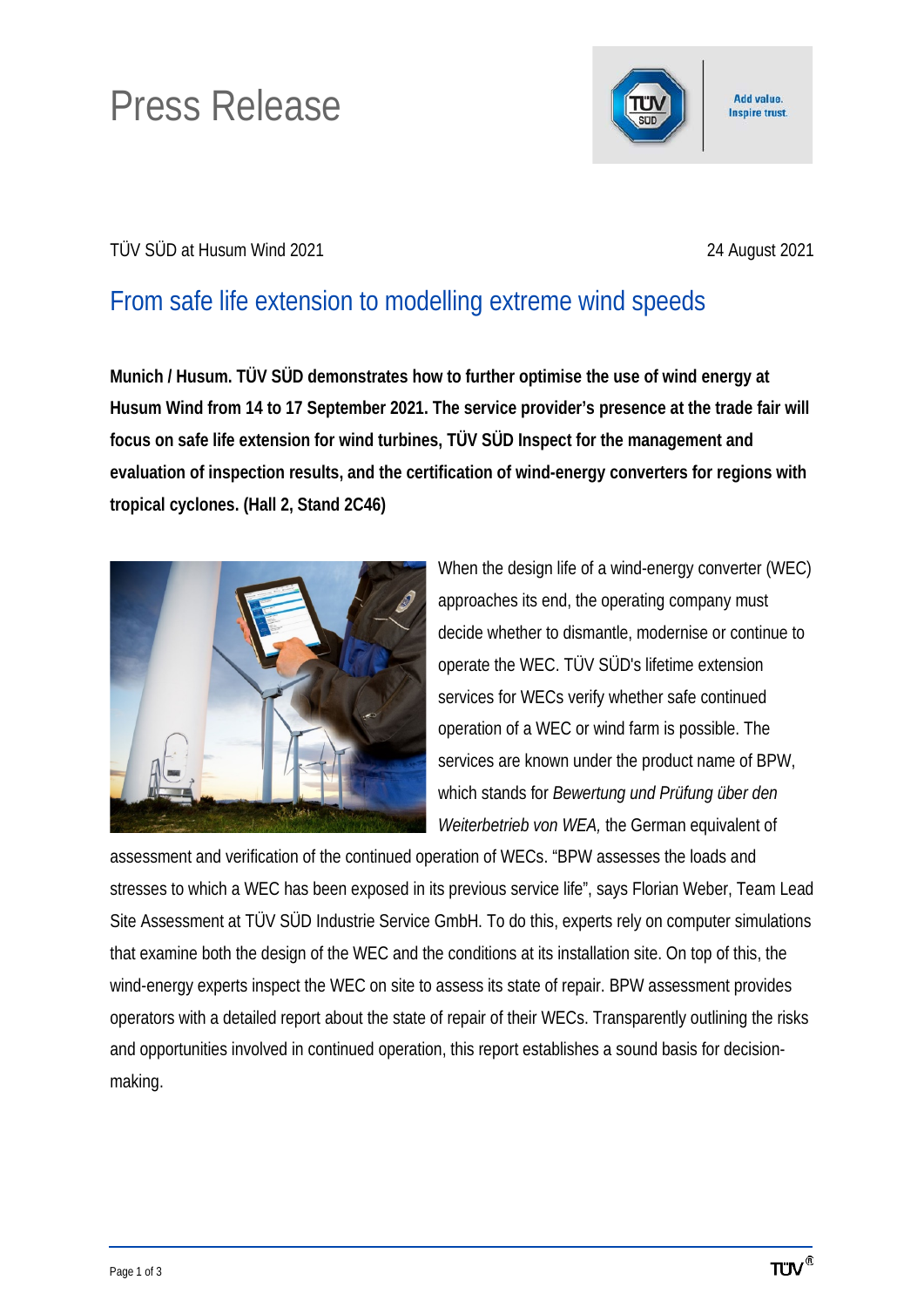## **TÜV SÜD Inspect – effective tool for managers**

TÜV SÜD Inspect is a convenient vendor-independent solution for test-report management and dedicated test-result evaluation. "All test reports are stored on a server in an audit-proof manner and can be used in targeted evaluation in TÜV SÜD Inspect", explains Tim Krampe, Team Lead Inspections at the Wind Service Centre of TÜV SÜD Industrie Service. The user-friendly graphical user interface gives managers a fast overview of their complete portfolio of turbines and other installations, enabling filtering and sorting for specific criteria such as wind farms, WEC types and year of inspection. From this overview screen, users can directly access the underlying reports as PDFs which include specific information about defects and the assemblies affected by them. TÜV SÜD Inspect is thus a particularly effective and professional instrument for medium-sized and large-scale operating companies of wind energy turbines and their managers, enabling them to keep a close eye on their turbines' state of repair and supporting targeted control of maintenance measures. Secure access to TÜV SÜD's audit-proof server is effected via a login code, QR code or master identification.

#### **Modelling of extreme wind speeds – suitability of WECs for regions hit by tropical storms**

As a crucial prerequisite for the expansion of offshore wind energy in regions with tropical cyclones, wind-energy converters must be able to withstand the extreme climate conditions. TÜV SÜD has developed a computer model, enabling simulation of the impacts of such extreme wind situations on wind turbines. The model is based on the IEC 61400 international standard, which defines the requirements for the use of wind-energy converters. Using their computer model, the TÜV SÜD experts can simulate wind conditions in areas hit by tropical cyclones and verify that wind energy converters are suitable for use in these regions. TÜV SÜD documents suitability in the appropriate type approval, which is generally a prerequisite for the licensing of a WEC and is additionally requested by international investors.

## **Wind-energy services from TÜV SÜD**

TÜV SÜD looks back on a long and successful track record in the certification of both onshore and offshore wind farms, wind turbines and their components. The international testing and certification organisation supports planners, manufacturers, contractors, investors and owners and also provides assistance with risk analyses, occupational health and safety concepts and quality assurance during construction. Other core fields of activity include quality assurance in component manufacturing, and periodic testing and inspection throughout the service life of the wind turbines. [https://www.tuvsud.com/wind-power.](https://www.tuvsud.com/wind-power)